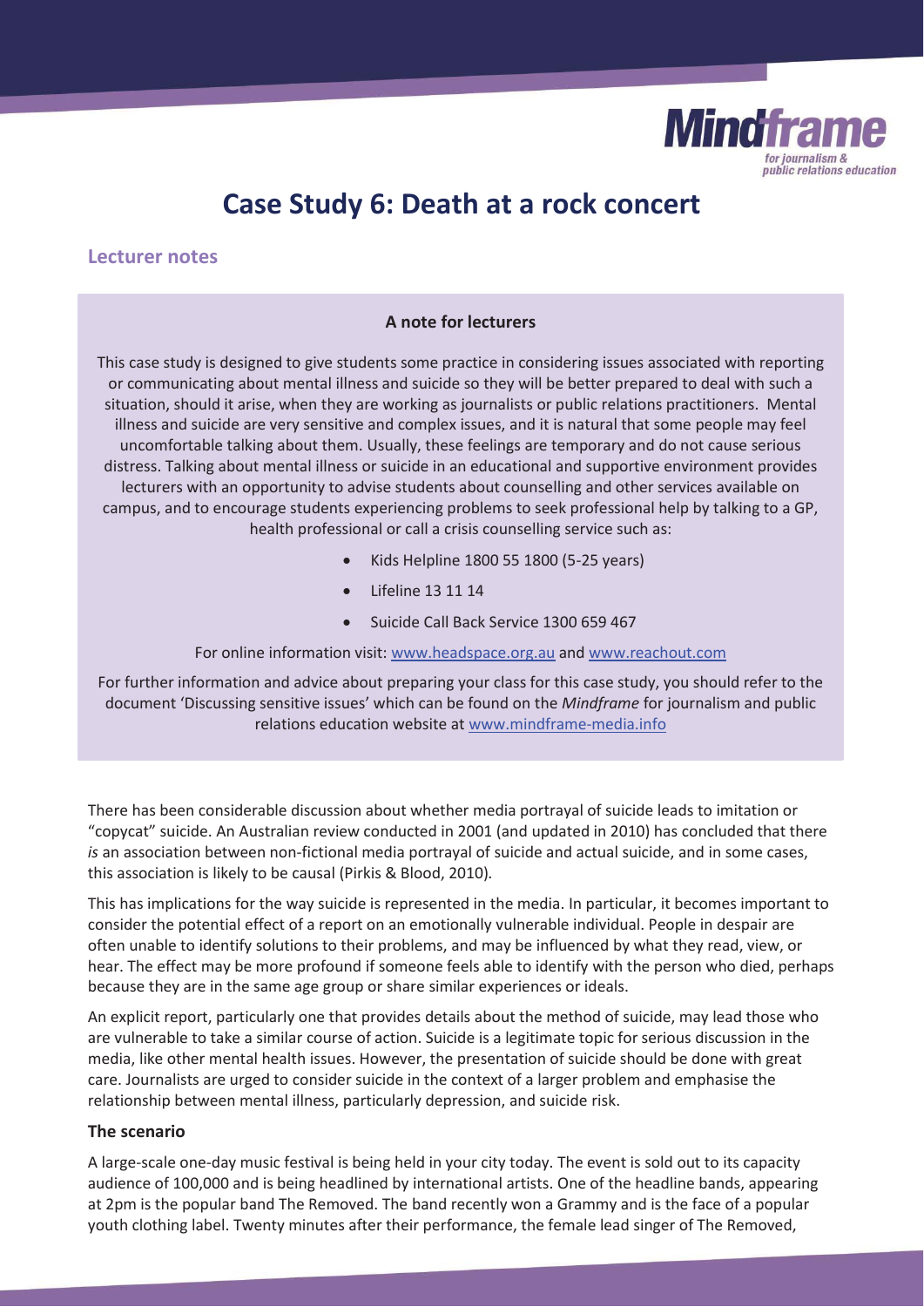

Janie Smithfield, is found dead at the bottom of a lighting tower. Within minutes, individual recounts of the incident are being posted on Twitter and retweeted:

## *Smithfield just jumped off a tower at Homebound. So sad.*

Some important facts are:

- The death occurred at a large public event and although it happened in the backstage area, the act was still witnessed by several festival goers;
- The band were scheduled for a national tour following the festival;
- There is little to no information available about Janie Smithfield's mental health and wellbeing leading up to the incident;
- Comments have started appearing on the band's Facebook page and a memorial / tribute site has also been established by fans on Facebook within an hour of the death;
- The concert continues to run as scheduled;
- As the day continues and throughout the week, there is considerable traffic on the band's website and a large volume of media interest in and coverage of the incident*.*

The following additional information has been provided as part of this case study and can be found in **Handout 6A** at www.mindframe-media.info:

- Statement from police;
- Statement from event organizers;
- Statement from The Removed.

## **Questions for consideration**

Based on the scenario above, consider the following questions:

**Question 1:** Journalism codes of practice generally call for reports of individual suicides only to be reported where there is a "public interest" reason for doing so. When are suicide stories in the public interest? Why might this story be in the public interest?

**Question 2:** What are some of the other key ethical and professional considerations of reporting on suicide?

**Question 3:** How can responsible reporting practices be balanced with journalistic and commercial values?

**Question 4:** The news of the death has broken through Twitter. At this stage, you have no immediate information from witnesses, the band, or the event organisers.

How do you use this information?

**Question 5:** Along with initial tweets, a picture has been tweeted of the body, covered in a sheet. Can this picture be used as part of your story?

**Question 6:** Using this scenario for ethical debate (see below for more detail)

*Note: The student notes contain only brief prompts for each question. The information provided in the following pages can be used to facilitate class discussion or to assess students' work. Alternatively, you may decide to provide students with a copy of this information.*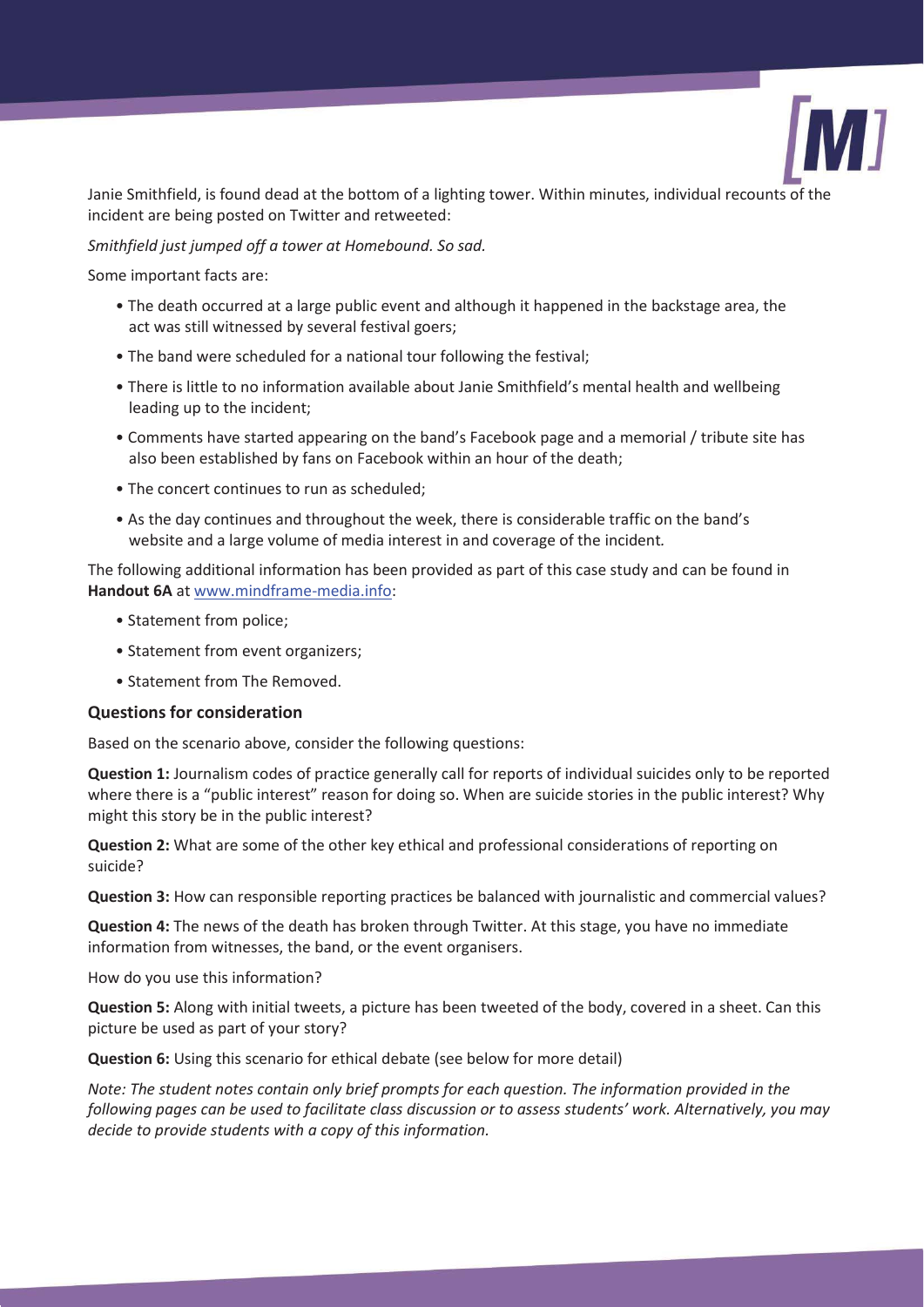

**Question 1: Journalism codes of practice generally call for reports of individual suicides only to be reported where there is a "public interest" reason for doing so. When are suicide stories in the public interest? Why might this story be in the public interest?** *'Public interest' and the impact of reporting*

When evaluating the public interest and potential impact of reporting this incident, students may consider the following issues:

## **Answering the question "why"?**

It is natural for people to seek an explanation following a tragic and unexpected incident and the media can serve an important public function in this regard. In this instance, the community may have a strong interest in and perceived entitlement to information about the death due to Janie's popularity and role in public life. Community interest in this situation may also be stronger because of the way information is being circulated about the death in this scenario. The social media aspect of these communications, and the speed and brevity with which they are circulated, could potentially exacerbate the questioning or misinformation for those receiving the news via such platforms. Other new media communications such as the tribute / memorial page present an interface of public grieving which would likely include the exchange of questions arising for fans about the death and circumstances surrounding it. What might be the implications for journalists reporting these questions with or without answers? Students might take the view that the suicide of a popular and admired young person with seemingly every advantage is a question of public interest that may enlighten people about the problem of suicide. On the other hand, can a news report provide the answers the community is looking for? Can the witness comments provide real insight into the dead young woman's state of mind? What harm could be done by reporting speculation?

#### **Public profile**

- As a performer Janie is loved and admired by thousands of music fans. The band is particularly popular among young people and the wider community may therefore consider them to be role models for young people.
- The death occurred in a public place attended by 100,000 concert goers.
- The news of the incident has already been widely circulated in the public domain (i.e. thousands of concert goers, tweets, entertainment media covering the event) therefore people will hear about the incident and may expect it to be reported.

The effect on a vulnerable person may be more profound if they are able to identify with the person in the report. This can happen in two ways: because they identify the person as "someone like them" – because they are in the same age group or share similar experiences to the person portrayed; or because the person is "someone I would like to be" – that is, a role model, public figure or celebrity. As such, reporting on a high profile suicide should be handled with caution.

#### **Risk of imitation suicide**

There is now conclusive evidence that the way in which suicide is reported can influence other vulnerable people to take a similar course of action. The critical review of literature about this issue, *Suicide in the news and information media* found almost 100 international studies that have been conducted looking at the link between media portrayals of suicide and suicidal behaviour (Pirkis and Blood, 2010).

There is strong support for the relationship between media reporting and increases in completed and attempted suicide rates. These increases cannot be explained by suicides that may have occurred anyway, as they are not followed by commensurate decreases in rates.

Systematic reviews of the international research evidence have observed that the imitation or 'copycat' suicide is more evident under certain circumstances: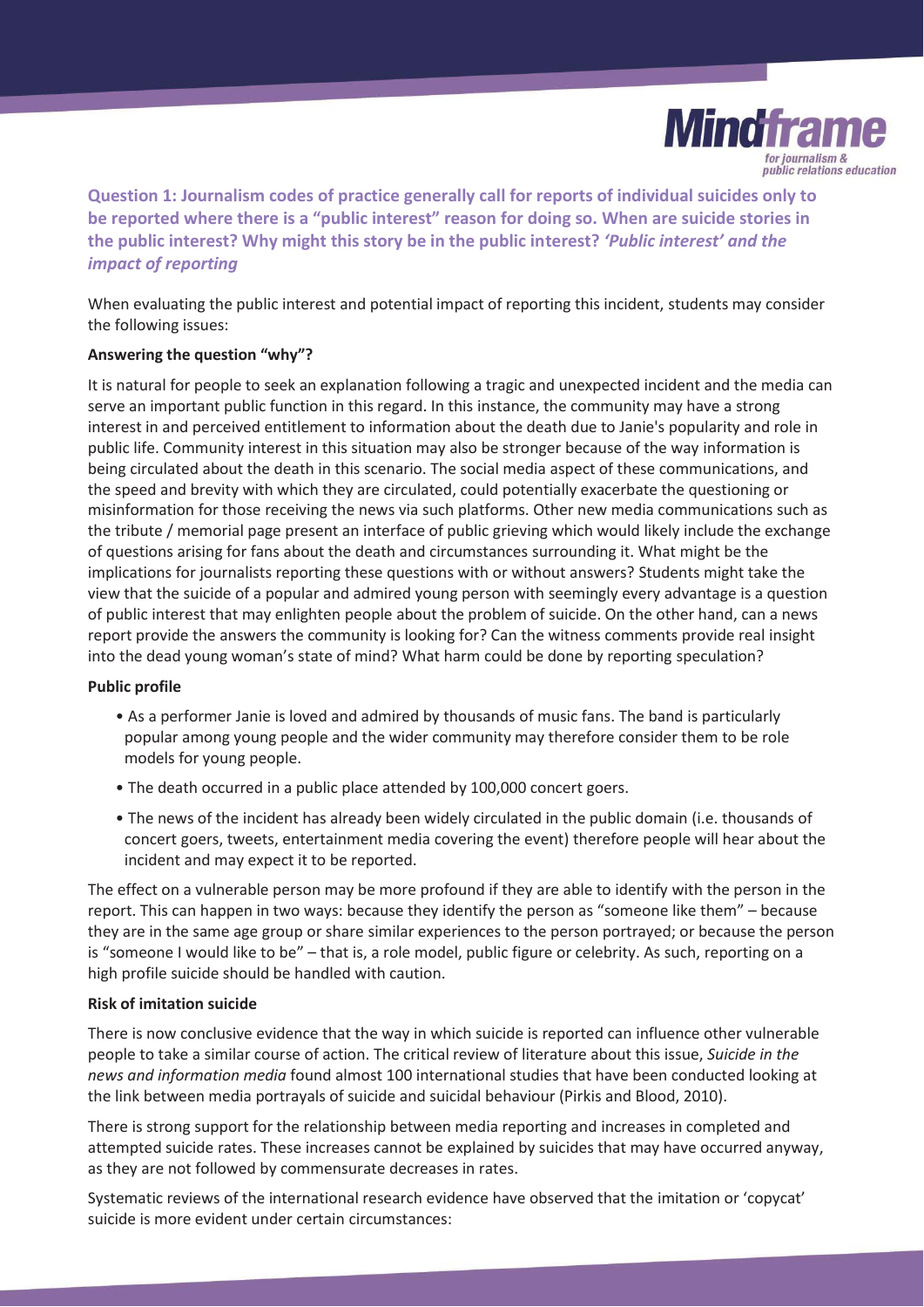

- Risk is related to the prominence of the coverage, with repeated coverage and prominent news items most strongly associated with subsequent suicidal behaviour (Hassan, 1995; Etzersdorfer, Voracek and Sonneck, 2004);
- It is accentuated when the reader or viewer identified with the person as either someone that is similar to themselves or someone they admire such as a celebrity

(Wasserman, 1984; Cheng et al, 2007; Yip et al, 2006; Stack, 2005).

- Certain subgroups in the population (e.g. young people and people experiencing a mental illness) may be particularly vulnerable (Phillips and Carstensen, 1986; Cheng et al 2007);
- Explicit descriptions of method or location have been linked to increased rates of suicide by that particular method or at that particular location (Etzersdorfer, Voracek and Sonneck, 2004; Phillips and Carstensen, 1988; Ashton and Donnan, 1979)

Pirkis and Blood (2010: 33) concluded:

*Irresponsible presentations of suicide in news and information media can influence copycat acts. The findings of the current review should not be interpreted as a call for censorship of the media; it is acknowledged that the media has a role to play in raising awareness of suicide as a public health issue. Rather, the findings should be interpreted as an indication that media presentation of suicide should be done responsibly, and balanced against the public's 'right to know'*.

Students may wish to explore the research that has been conducted in this area (see www.mindframemedia.info). Students may consider that it is not so much whether or not a suicide is reported but *how* it is reported. Or they may consider that repeating stories about suicide can lead to normalisation of the act. These issues are the topic of ongoing research and students should be encouraged to critically evaluate the findings of the research to date.

#### **Reporting on grief**

People might be very interested to know what the friends, family, other band members etc. are feeling after the death of their loved one. What are the limits on the public role of a public figure? Is there any benefit to the family in having their voice heard? Could reporting on the band's grief add to the community's understanding of suicide? How could the public expression of grief via Facebook and Twitter be responsibly handled by journalists reporting on this story?

# **Question 2: What are some of the other key ethical and professional considerations of reporting on suicide?**

#### **What are the facts?**

First, the journalist must decide if any of the information collected cannot be verified. If it is unverifiable, is the information so important to the story that it cannot be left out? If the journalist decides to go ahead despite doubts about the verifiability of the information, what news value is the journalist assigning priority to in using unverified information?

#### **What facts should be included in the story?**

To answer this question, students will need to resolve several related questions including *"*are *who, what, where, when, why* and *how* always appropriate information to include in a story?" In this scenario, the news of the woman's death and details about her identity are already widely known. Much of this detail, which is not officially confirmed, is important to the story because the woman's high public profile would increase public interest in the news. If students decide to use names, does this mean the public interest is a more important value than the individual right to privacy, of the deceased's family and fellow band members in their grieving? Students should also consider whether information received thus far could be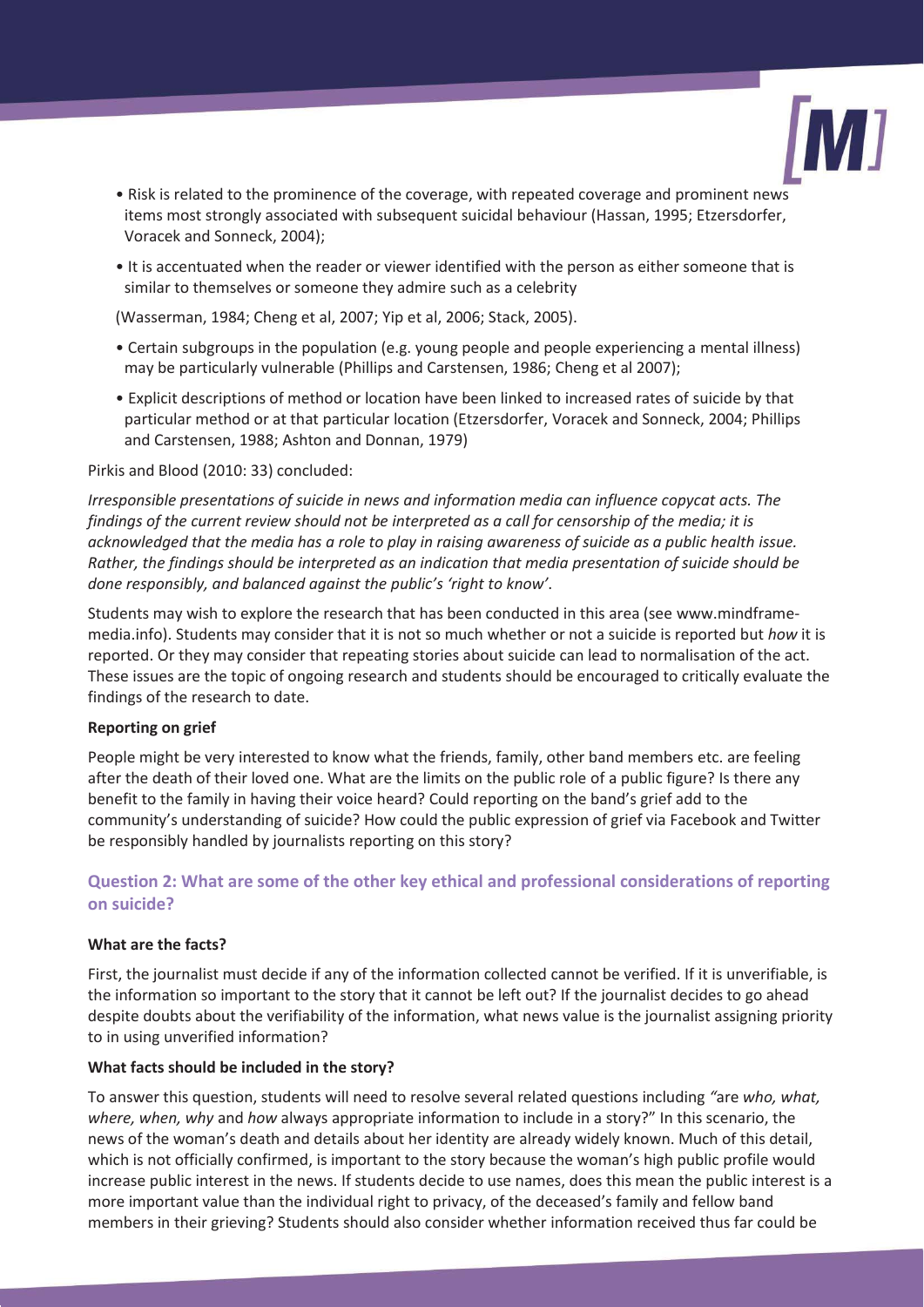

classified as "facts". Given the nature of circulation of the information via social media forums, what kind of integrity of information can be assured? To make this decision, the student will need to consider questions of *public interest, news values and principles, credibility of source* and *accuracy of information.*

#### **Is the report balanced, fair and accurate?**

As discussed in Question 4, information needs to be examined in terms of credibility of source and whether the information can be verified. For example the journalist may be tempted to speculate that this was a suicide. Can this inference be justified? Although journalists may be keen to explain to people why a needless death has occurred, they should consider whether this actually helps or hinders the community's understanding of suicide. For example, there may be a temptation to try to make sense of suicide by portraying the act as an individual's way of solving their problems. Students should be aware of how this may impact on other vulnerable people who may see or hear the report. People in distress often have difficulty identifying different options and ways to address their problems. Phrases such as "chose the time to die", "forever young" and "the only way out" may inadvertently portray suicide as a romantic or courageous way to solve problems. For similar reasons, it is recommended that terms such as "successful suicide attempt" or "unsuccessful suicide attempt" not be used. "Fatal suicide", "completed suicide" or "died by suicide" can be used instead of "successful suicide". "Non-fatal suicide" can be used instead of "unsuccessful suicide". It is also recommended that the word "suicide" not be used in headlines or broadcast leads, to minimise the risk of sensationalising and/or normalising suicide. Journalists may also be tempted to re-visit suicide deaths of other rock musicians or draw links between the subculture itself and suicide. In framing a story this way, what might be the impact on vulnerable people who subscribe to this subculture? Consider the risks associated with linking the deaths of individuals, even if they share a certain trait such as celebrity, because this can normalise the act for people who are vulnerable, and make it appear to be a rational, common and acceptable option for dealing with problems. Journalists should further be mindful that reporting on celebrity activity sometimes has the potential to establish "trends" in behaviour or imitation. A news story developed from this scenario should try not to glorify the dead woman or memorialise her positive characteristics excessively (e.g. "she had everything to live for" or "she was loved by thousands" or "she was most talented musician of her time") without acknowledging the aspects of her life that contributed to her decision to die. This is particularly challenging to achieve when the situation involves a celebrity who was admired and adored by thousands of people. The story can be balanced by reference to the fact that suicide is caused by multiple factors and that most people who suicide have a history of psychological and/or social problems.

#### **Is the story in context?**

Students should be careful of reinforcing the inaccurate notion that such incidents are either "acts of fate" or the result of "rock and roll lifestyles". The death of the woman by suicide should not be portrayed as the result of a social or cultural phenomenon which is unpreventable. Although thoughts of suicide may be quite common, acting on them is not. Psychological autopsy studies show that up to 90% of people who die by suicide may have been experiencing a mental illness at the time of their death (Penrose-Wall et al., 1999). Suicidal behaviour in any person is usually influenced by a number of factors, and each individual's situation is unique. A suicide should not be attributed to any single causal factor in a news report (such as pressures of fame or mental illness) as this may over-simplify the act, which does not improve community understanding of the issues. Below is a very brief overview of some of the risk factors associated with suicide. A more detailed overview can be found on the *Mindframe* for Universities website.

- Individual risk factors male gender, experiencing psychological or emotional problems, physical health problems, stressful life events;
- Mental illness as a risk factor major depression, bi-polar disorder, substance use disorder, history of psychiatric care, previous suicidal behaviour;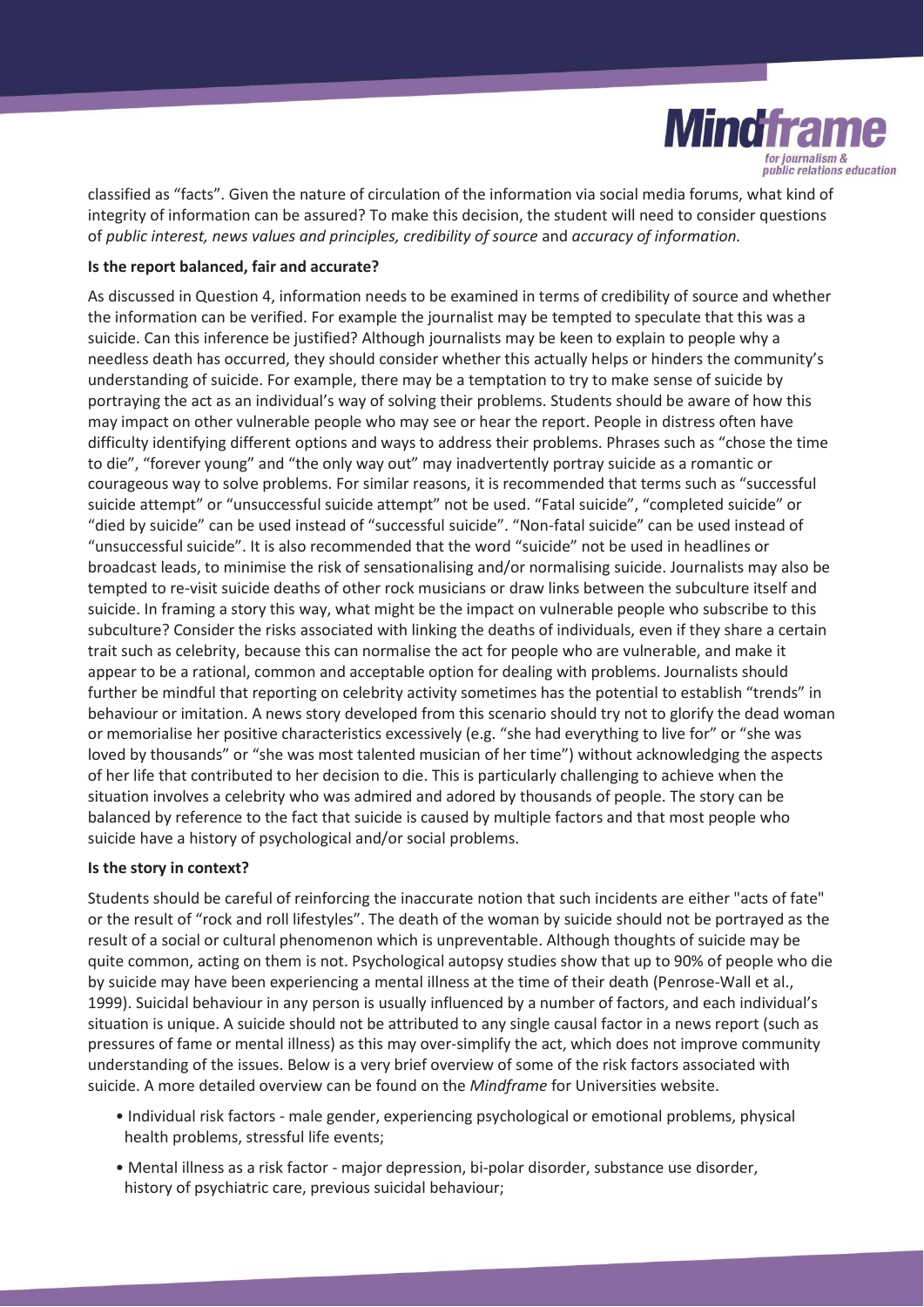

- Family related risk factors family breakdown, family conflict or poor communication, child abuse, family history of suicidal behaviour;
- Social risk factors socio-economic disadvantage, Indigenous communities, school disengagement, unemployment, isolation, rural communities;
- Environmental risk factors access to the means (e.g. gun ownership), exposure to peers or people in the media who have shown suicidal behaviour.

While there may be no clear answers as to why the woman died by suicide, the story could be framed around the major risk factors and warning signs for suicide, and the help that is available to people experiencing problems. It is also important that the media have access to updated suicide statistics. The Australian Bureau of Statistics release comprehensive statistics on causes of death in Australia each year. For the most up to date statistics on suicide, refer to the section of the *Mindframe* for Universities website titled "Overview of Suicide in Australia".

## **Are the headline and placement appropriate?**

It has been shown in research into news reporting about suicide that including the word suicide in the headline increases the prominence of the story, possibly attracting vulnerable readers. It is usually advised that reports on suicide or attempted suicide not be given undue prominence (i.e. placed on the front page, or use the term suicide in the headlines) as this may inadvertently glorify the act for those who are vulnerable, and may be distressing to the family.

## **Is the language appropriate?**

Journalists should resist the temptation to sensationalise or glorify the suicide in news reports, particularly where a celebrity is involved. This is very important as it can make the act of suicide a more appealing option to vulnerable individuals. Similarly, reports should avoid use of language that suggests the suicide was a solution to problems, or a favourable outcome (i.e. such as a release from suffering or pain). Rather, the overall tone of the language should emphasise the tragic event as a significant loss. It is essential that journalists avoid any insinuation of blame, personal weakness or flaws of the person who has died.

# **Have I included explicit detail about method or location?**

In some instances, media reports of locations used for suicide may result in these places becoming popular for suicide attempts. Particular care should be taken not to further promote these locations as 'suicide spots'. If it is important to make reference to a location, describe it in general terms only. Detailed descriptions of the method may prompt a distressed individual in the community to take a similar course of action, particularly when they identify with or admire the person in the news report. As such, omitting specific detail about the method is a simple harm minimisation technique journalists can employ. How might you articulate the information that has been tweeted (in the above scenario) to minimise potential harm?

## **How would a member of the audience feel after seeing this report?**

If the answer is sad, anxious or worried, students might consider the role of the media in providing support for readers or viewers instead of simply tapping into their anxiety as a news value. A news story about suicide should include a contact phone number for support services – see the following suggestions about help-seeking information.

## **Have I included help-seeking information?**

Research has shown that vulnerable audiences are often prompted to seek help if correct advice has been added to a media story. It is vital that the right contacts are added to help lines in media stories with a suicide or mental illness focus. The *Mindframe* National Media Initiative engaged in consultation with a number of suicide prevention and mental health experts to establish a resource which outlines 'priority'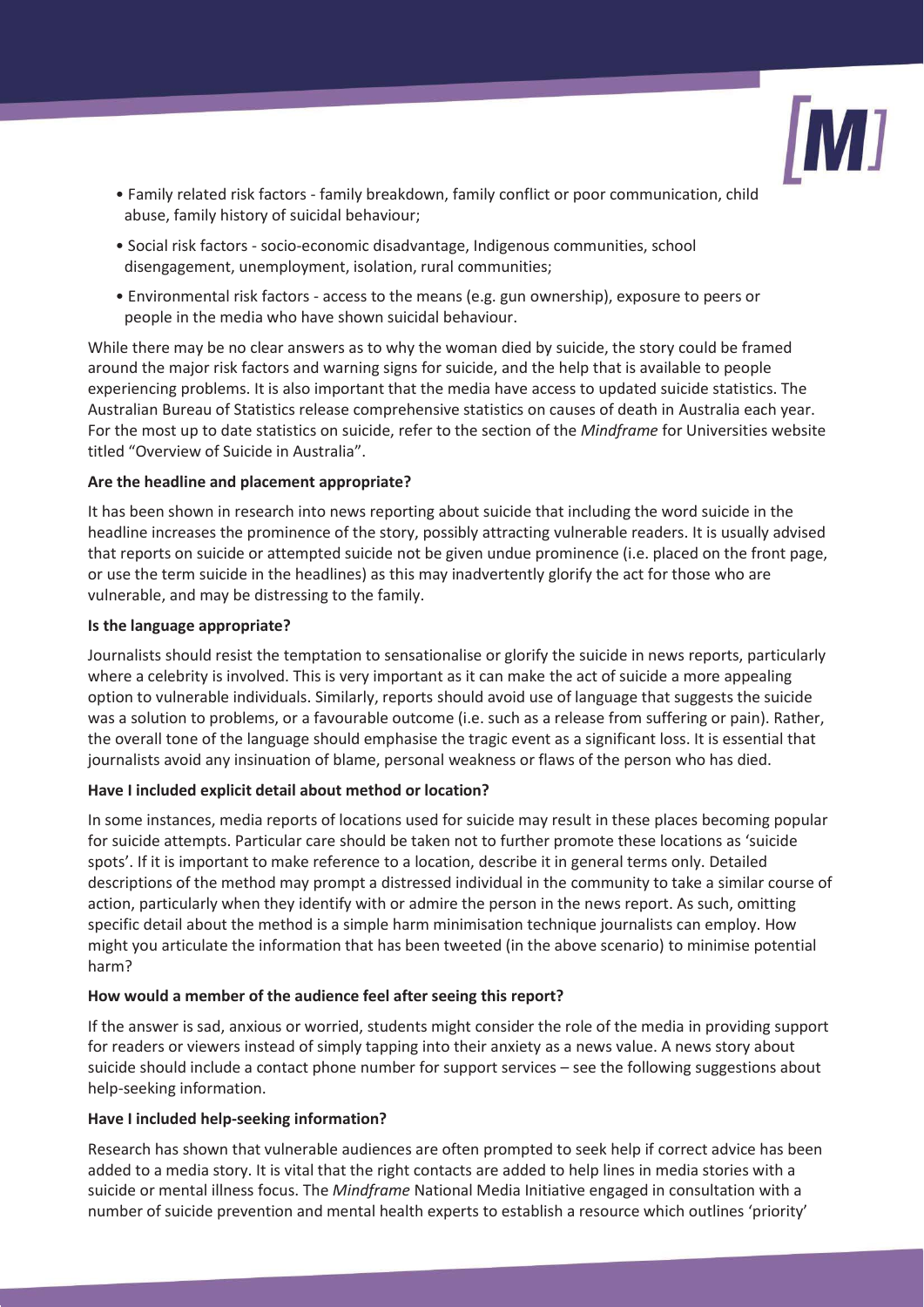

crisis contacts for suicide and mental illness, and includes quick tips on how to use them correctly. Students can access this guide produced by the *Mindframe* National Media Initiative to assist them to include the correct help-seeking information to their reports. The Help-Seeking Quick Reference Card can be downloaded from www.mindframe-media.info

# **Question 3: How can responsible reporting practices be balanced with journalistic and commercial values?**

Students can refer to the 'ten questions to guide the journalist through the decisionmaking process" outlined by Black, Steele and Barney (1997) or to Bok's (1978) threestep model for making an ethical decision (for copies of each, see the document titled *Case Study 1 – Additional materials*). A summary of the key issues contained in these models, as applied to this scenario, is outlined below.

## **Appreciating the complexity of the topic**

Journalists (and students) need to reflect on how much they know about suicide, and whether their knowledge is based on fact and evidence or public perceptions. For example, community attitudes towards suicide range from seeing it as "the ultimate selfish act" to "an unavoidable tragedy". Such opinions and attitudes would be circulating via social media in response to the death and it may be tempting for the journalist to tap into this "community tide". Journalists should be aware that there are a large number of risk factors that can lead to suicide and that deaths by suicide can often be prevented if people receive appropriate help. By appreciating the complexity of social issues such as suicide, the journalist is in a better position to balance ethical issues with journalistic and commercial values.

## **Checking organisational policies and professional guidelines**

All peak media bodies have their own codes to guide practice around reporting about suicide. Some media organisations also have their own policies or codes of conduct and these may provide guidance around a range of issues such as privacy, reporting suicide, interviewing people who are bereaved and use of social media. Journalists can also refer to the recommendations provided in *Reporting mental illness and suicide: A resource for media professionals,* available from the *Mindframe* website www.mindframe-media.info.

## **Reflecting on the motivations and emotional state of stakeholders**

In this case, there are a hundred thousand concert goers and fans, members and management of the band, the recording company, promoters of the event, police, entertainment media, the youth clothing label which is endorsed by the band. Family of the deceased have not yet become involved however it is likely that they would have contact with media soon after the news of the death has spread. The proximity and potential motivations of each of the stakeholders need to be evaluated as this can affect the credibility of the information provided. When reporting on grief, journalists also need to be aware that bereaved people can be very vulnerable and their emotional state will impact on their reliability as a source. This consideration applies whether sources are interviewed or if their comments are observed via Twitter, Facebook or other online forums. These issues are discussed more thoroughly in Question 4.

Consider also what is the role and responsibility of the journalist in interviewing people who are distressed or traumatised? People who have been traumatised are sometimes in shock and may not recall speaking with the journalist. What might be the potential impact on the journalist themselves in entering an environment with a large volume of people who are distressed or traumatised? Refer to the DART Center for Journalism and Trauma www.dartcenter.org for more resources about the challenges of working with traumatised sources and ways that journalists can look after themselves.

## **Exploring alternative ways to report the story**

For example, the journalist might consider running the story without names, but this may impact on the news value of the story. The information available to the journalist can be framed in a number of ways.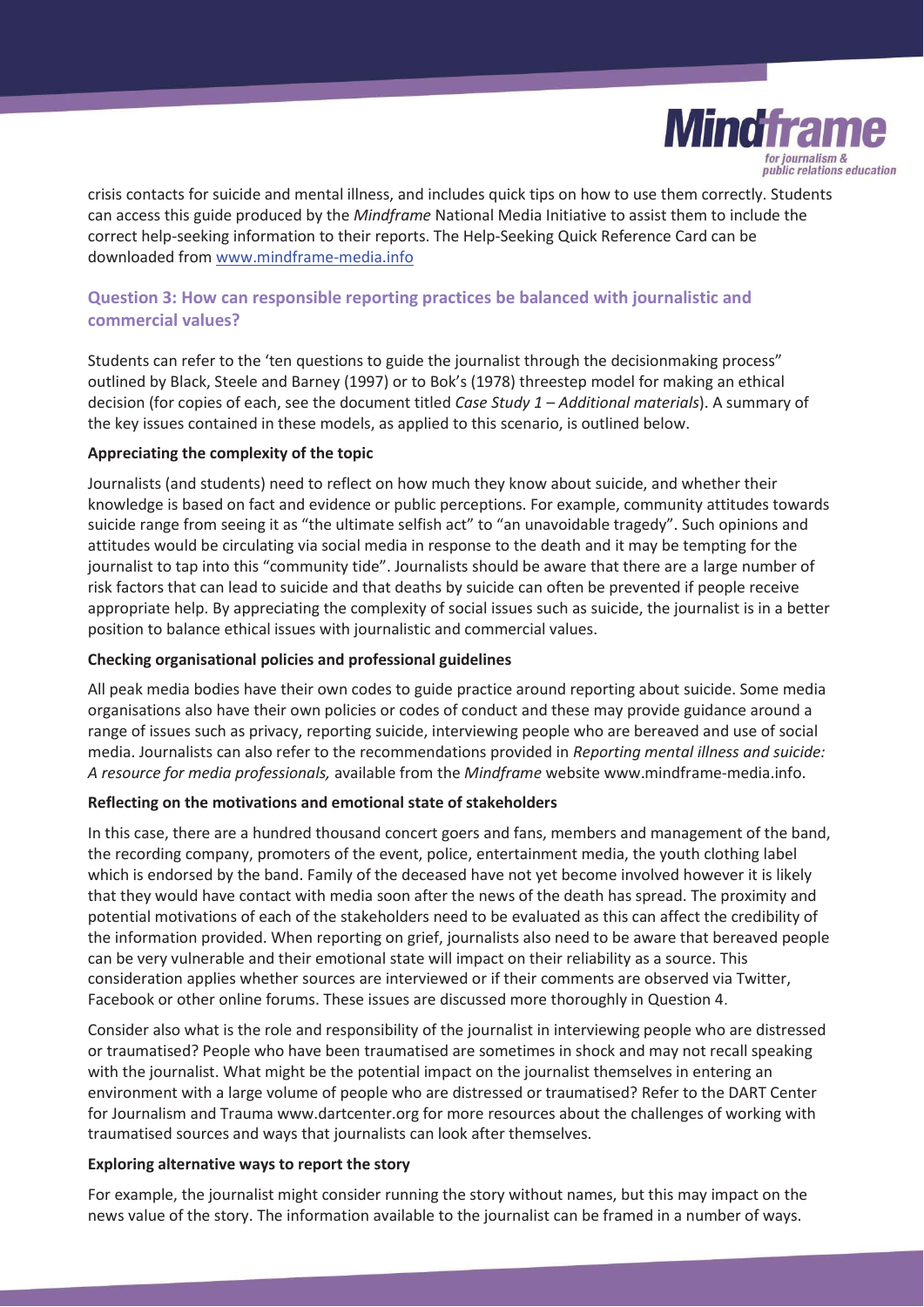

Depending on the frame the news report could increase the community's understanding of suicide, alternatively it could misinform and at worst it could impact negatively on other vulnerable people. Alternative frames for the story are discussed further in Question 2.

#### **Accepting responsibility**

At one level, the journalist has an obligation to truth-telling and to acting independently of influence. However, the journalist also has an obligation to minimise harm and to be accountable for what he/she does. Some journalists might seek to consign dilemmas such as the one outlined in this scenario to the "too-hard" basket and seek to shift the responsibility onto others. Such a journalist would produce the story and leave it to someone else to decide whether to report it. Even so, the journalist will have made choices about the angle the story will take and which parts of the information available they will reproduce for the wider public, possibly shaping their understanding of what has happened. There is no escaping the consequences of individual choices about news production and consumption. The journalist controls the words he/she uses to tell the story, the points to emphasise, and the extent to which the story is sensationalised. The editor will also have an influence over what is published or broadcast but the journalist makes the original decisions about what to include and omit.

What are the responsibilities of journalists with regards to the speed of circulation of information and detail via social media? Do consumers place a different value or credibility on traditional news media to information available through social media? How might repetition of the details of this story be differently consumed and interpreted when situated in traditional news media? How are the responsibilities of traditional news media journalists different to those communicating via social media? How are they the same?

## **Justifying the decision**

If journalists have ethical principles as a guide and can articulate their decision-making process and its values, they can ethically justify a decision even when others object to the outcome. Journalists need a process for evaluating their decisions because a process, or system, allows for the application of values, loyalties and principles to every new set of circumstances or facts. In this way, decision making will be fair to those who become part of the news.

# **Question 4: The news of the death has broken through Twitter. At this stage, you have no immediate information from witnesses, the band, or the event organisers. How do you use this information? How reliable are your current sources?**

The sources the journalist chooses and prioritises will influence what is eventually reported. Students should evaluate the strengths and weaknesses of sources of information and the type of information which can reasonably be expected from them. This would include deciding whether the information is specific or generalised, whether it can be verified, how it can be verified, whether the providers seem credible and whether they may have an undeclared motive. All these factors could significantly affect the priority assigned to each source. On all these points the intersection of social media is significant. The journalist may be tempted to see the influx of information available via social media as "corroborating" the story or facts; however the "viral" nature of these communications may mean that inaccurate information is being circulated. How reliable is user-generated content? Inclusion of phrasing or quotes lifted directly from social media platforms should be exercised with caution, particularly where method or location are described. How might reliance on this information alone impact a story?

## **Are the sources credible?**

Sources will certainly appear to be credible once the media is used as a forum for their views. The process of deciding whether sources are credible includes considering whether some sources, for example "official" ones, are intrinsically more credible than others. The journalist must be satisfied on an individual level that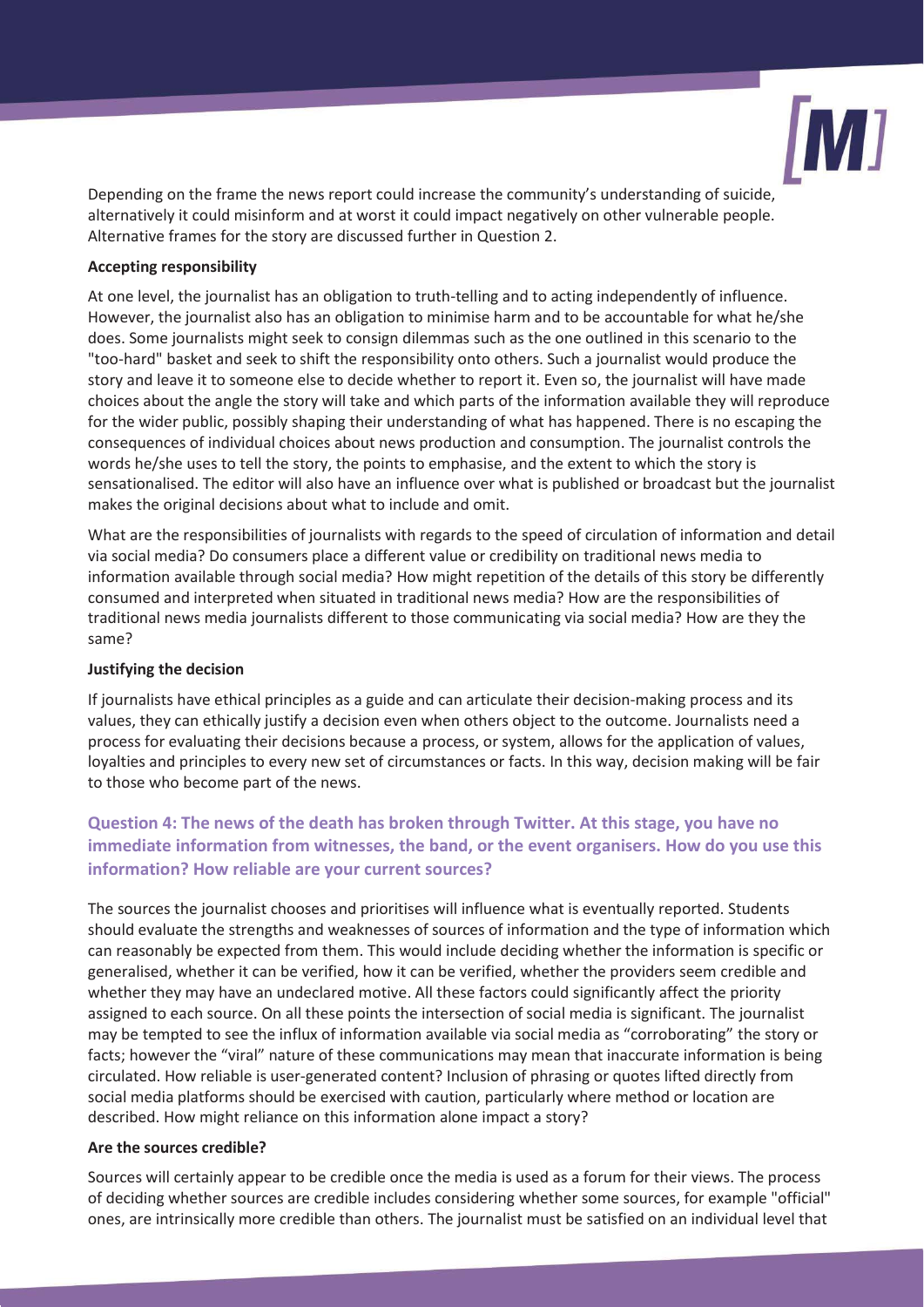

they can substantiate everything that is asserted and that their decision can be defended, in court if necessary. As part of this, the journalist must once again ask themselves if any information is assumed to be "known" without substantiation. The information that is available via social media should be considered carefully by students. While this information is available publicly, the sources via Twitter and other social media platforms are anonymous, with their contributions character-limited and highly subjective. How might character limits on communication impact the information that is received? How might anonymity shape the way information is communicated? Mencher (1991, pg. 285) offers three questions to guide evaluation of an interviewee's information:

## **Was the person an observer of the incident, or did he or she hear about it from someone else?**

Festival goers who have tweeted about the incident may have witnessed all or part of the incident; however news about the death would also have circulated amongst the crowd and could have been retweeted by those in attendance who had not necessarily observed the incident or its aftermath. At the same time, all festival goers could provide first-hand information about the reaction at the festival to the death rather than the circumstances of its discovery specifically. It is important for the journalist to remember, however, that sometimes the people who are closest to a story are not the best source of factual information. They can provide "colour" about the scene but can't provide accurate facts. Some festival goers may not be emotionally touched by the death so much as by the hype and likely media frenzy associated with it, and may wish to appear to know more about the events than they really do. The difficulty for the journalist is that the status of the "observer" and their proximity to the event is difficult to determine via social media. What steps should the journalist take to establish the credibility of sources and verify the information received? While publicly available, express consent for publication or use of the content has not been obtained and in many cases probably cannot be.

## **Is the person a competent observer?**

Fans of the artist may struggle to recall or provide factual information in the confusion of their grief. Journalists will be tempted to contact individuals who have attended the festival and / or commented via social media, however in doing so should be mindful of the potential grief and shock that these individuals might be experiencing. Is it appropriate to seek further comment from festival goers who have tweeted about the event and / or their distress? What factors might influence this decision? While members of the band or family of the deceased may be able to provide insight into her state of mind, reporters seeking to contact these parties must be aware that they are grieving and their emotional state of mind may affect her ability to answer questions.

## **Can the source provide precise details that have a ring of truth and seem consistent with the facts?**

The reporter will consider whether the tweets and posts can provide quotes that will enhance the audience's understanding of what has happened. A lot of the information available via social media in this scenario relates to speculation about the reasons for the deceased's actions and this poses serious questions for the journalist. Due to character limits, much of the communication exchanged via Twitter is condensed into an appealing format for journalists seeking quotes and quick summaries for inclusion in news headlines. Consider the potential risks associated with such abbreviations for a story like this. How might the condensed nature of information exchanged via social media be impacted in terms of precise detail and a "ring of truth" which seems consistent with fact? How is a "ring of truth" established in this volume of information exchange?

## **Is there a single statement or quote that embodies the central issue in the story?**

Can a story be structured around this? What news values are given priority as information is considered? Has "hero" or "villain" status been assigned to any party? Has anything been assumed about the audience's reaction to this story? Journalists may be tempted to frame the story around the level of emotion that is often displayed upon social network tribute pages, to draw upon the "human" angle of the story.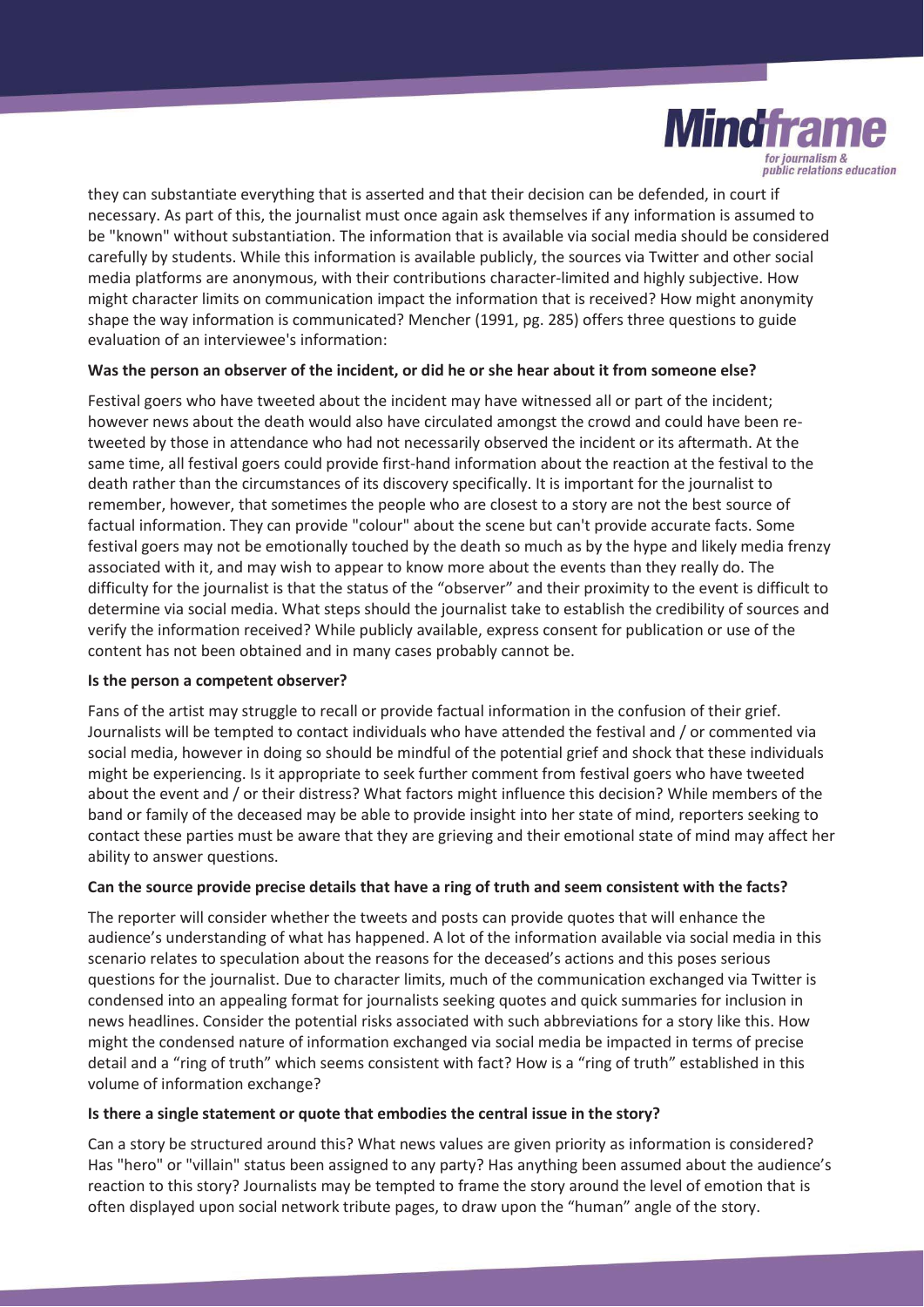

There is a danger that this kind of attention to the memorial adoration of the deceased may glorify suicide and its after-effects: "*Reports that focus on outpourings of grief on Facebook or that include man-on-thestreet interviews of shock and surprise give others who might consider suicide ideas that this might be a good option*" (Tompkins 2011). Similarly those tweeting or posting to tribute pages may be grieving and unaware of the potential for their posts to be published in other sources of news. It is important to present a balanced and broad picture of ways that people are experiencing and expressing the loss, rather than focusing on social media activity alone.

# **What would be achieved by reporting the story?**

How this question is answered is a reflection of the sum of the decisions already made about the relative values associated with the story. Throughout the process the journalist has been making decisions based on their understanding of the audience, the public interest and the news values given priority by the news organisation. News organisations usually have a particular audience clearly in mind when they prioritise news values. In this scenario*,* it is fairly certain that human nature dictates the festival goers and the wider community will speculate about the reasons for the death, and probably about the influence of music culture and its role models on young people as well. Is it the journalist's job to encourage speculation by providing opinions about the cause of the death(s)? Students should again consider the public interest in terms of what they are setting out to achieve.

## **Is it acceptable / ethical / responsible to quote directly from tweets or other online posts?**

Twitter or Facebook users may not realise the impact that the death has had on them and thus the use of quotes or information they have contributed to such forums should be used with caution. Reflections, dedications and outpourings of grief on social network pages and discussion forums may not have been posted with an understanding that this information would become widely available for publication. There is also a possibility that audiences may respond differently to the traditional publication of such detail in the news than they have to its circulation on social media platforms.

## **If you choose not to use this information, who would you go to as a reliable source?**

In this scenario no interviews have been conducted. Students should consider who if any stakeholders should be interviewed, and who would be the most appropriate sources of information. Consideration of journalistic principles will influence the decision of the journalist in this circumstance: Who is a source that might be able to verify facts and information? Who might be some official or credible sources to give the story news value? Revisit also some of the principles discussed further in Question 3.

# **Question 5: Along with initial tweets, some images have been tweeted of the body, covered in a sheet. Can this picture be used as part of your story?**

What are some of the privacy considerations and legal obligations that will influence your decision? What do existing guidelines and codes of practice suggest about the inclusion of such content? In most circumstances, permission should be obtained before using any photographs of the deceased or their family, however in this circumstance the celebrity status of the deceased would mean that images are much more readily available. Consider also the delay on official comment about the identity of the deceased or the apparent cause of death.

What might be the legal risks of reporting this as a suicide death based on the information available from the tweet referenced? The source of the image may also not be traceable, in which case property and theft issues arise because images ripped from social media platforms can be classified as "stolen". What are the ethical considerations?

Even if certain information is accurately recorded and adds "colour" to the report, this does not mean it should automatically be reported. While images are available, students and journalists should consider the ethics of the method by which they were obtained, their authenticity and the credibility of the source, as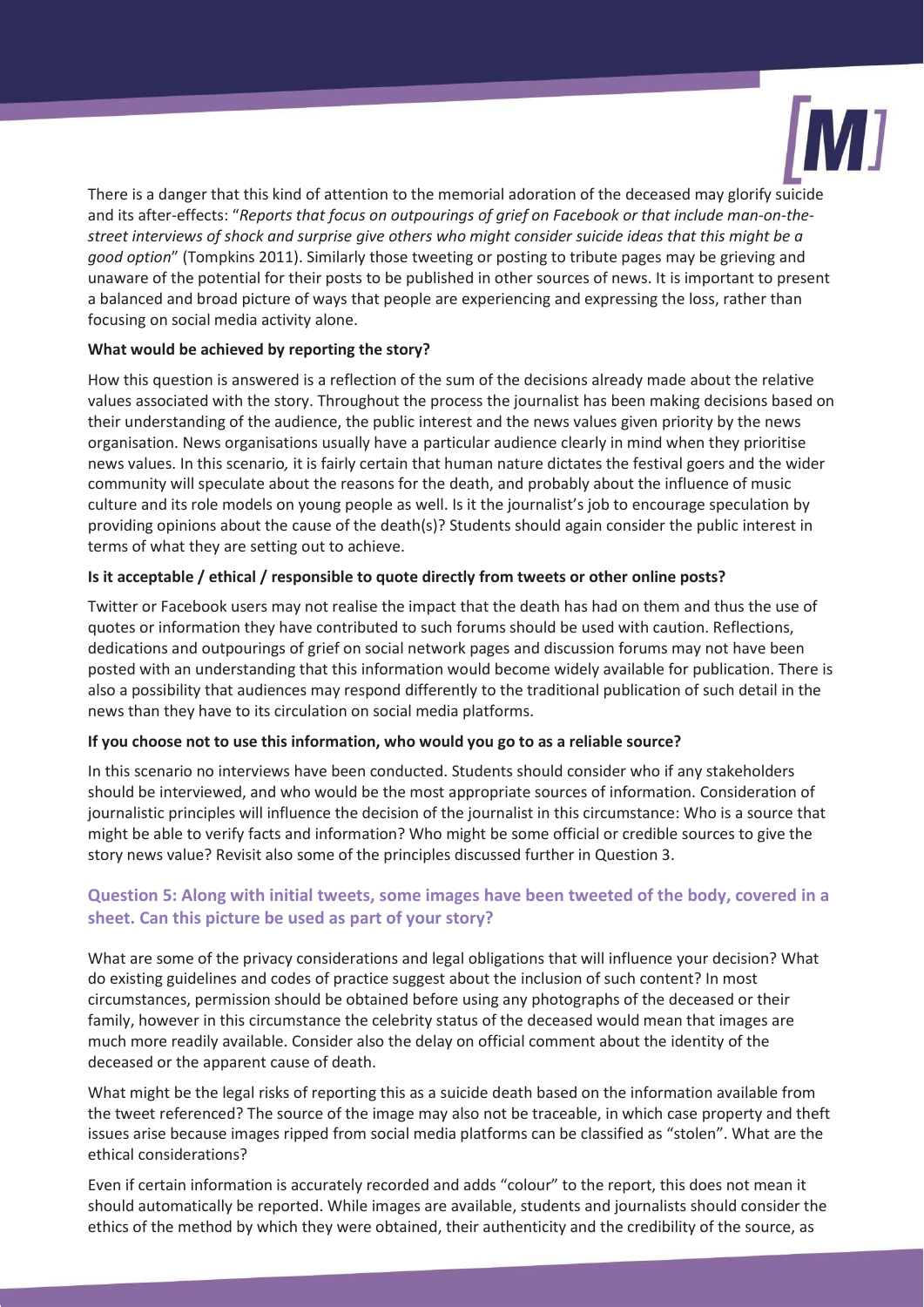

well as the potential impact of their use. The ethics of using this image are informed by the frame of the story. Consider whether the inclusion of the image would promote help-seeking behaviour in audiences or mediate community panic or distress.

Is there a limit to how this picture might be used? Consider the information that the image conveys. When it comes to describing *how* the death occurred, students have a lot of information at their disposal. Students might conclude that the general public would be very interested to know exact details of the suicide and see firsthand images from the scene, but this needs to be weighed against the harm which could be caused by displaying this detail. Any references to the methods used should be in general terms.

This graphic image of the covered body of the deceased may cause distress for other fans, vulnerable people or even for people who have lost a loved one to suicide. It is also recommended that reports on suicide do not feature photographs or television footage of the suicide scene, precise location or method.

## **Question 6: Using this scenario for ethical debate**

To use this case study for an ethics-based task, you may choose to work through the questions at the beginning of these lecture notes:

**Question 1:** Should this story be reported?

**Question 2:** How can the ethical issues inherent in this story be balanced with journalistic and commercial values?

**Question 3:** How does user-generated content impact the approach of journalists to responsible reporting about suicide?

Some additional statements which can be used as the basis of a seminar or assignment are:

- Reporting suicide is good for society. Discuss.
- How does the Journalist's Code of Ethics deal with reporting suicide? How would respecting the guidelines affect the reporting of this story?
- Reporting this story has the potential to do greater harm than good. Discuss.
- The need for careful reporting is negated in the age of new social media technologies. Discuss.
- The resource *Fact or Fiction?* is a useful reference for students for an ethics task or seminar. Further reference materials are available at www.mindframe-media.info, including links to research on the impact of media reporting on suicide.

As part of last question, or as a stand alone question:

• What is the role/responsibility of the journalist in interviewing people who are distressed or traumatised? What is an appropriate line of questioning?

# **References**

Ashton, J.R. and Donnan, S. (1979) Suicide by burning: a current epidemic. *British Medical Journal* 2(6193), 769-770; Versey, M.J., Kamanyire, R. and Volans, G.N. (1999) Antifreeze poisonings give more insight into copycat behaviour [letter] *British Medical Journal,* 319 (7212), 1131.

Black, J., Steele, B., & Barney, R. (1997). *Doing Ethics in Journalism* (3rd ed.). New York: Allyn and Bacon.